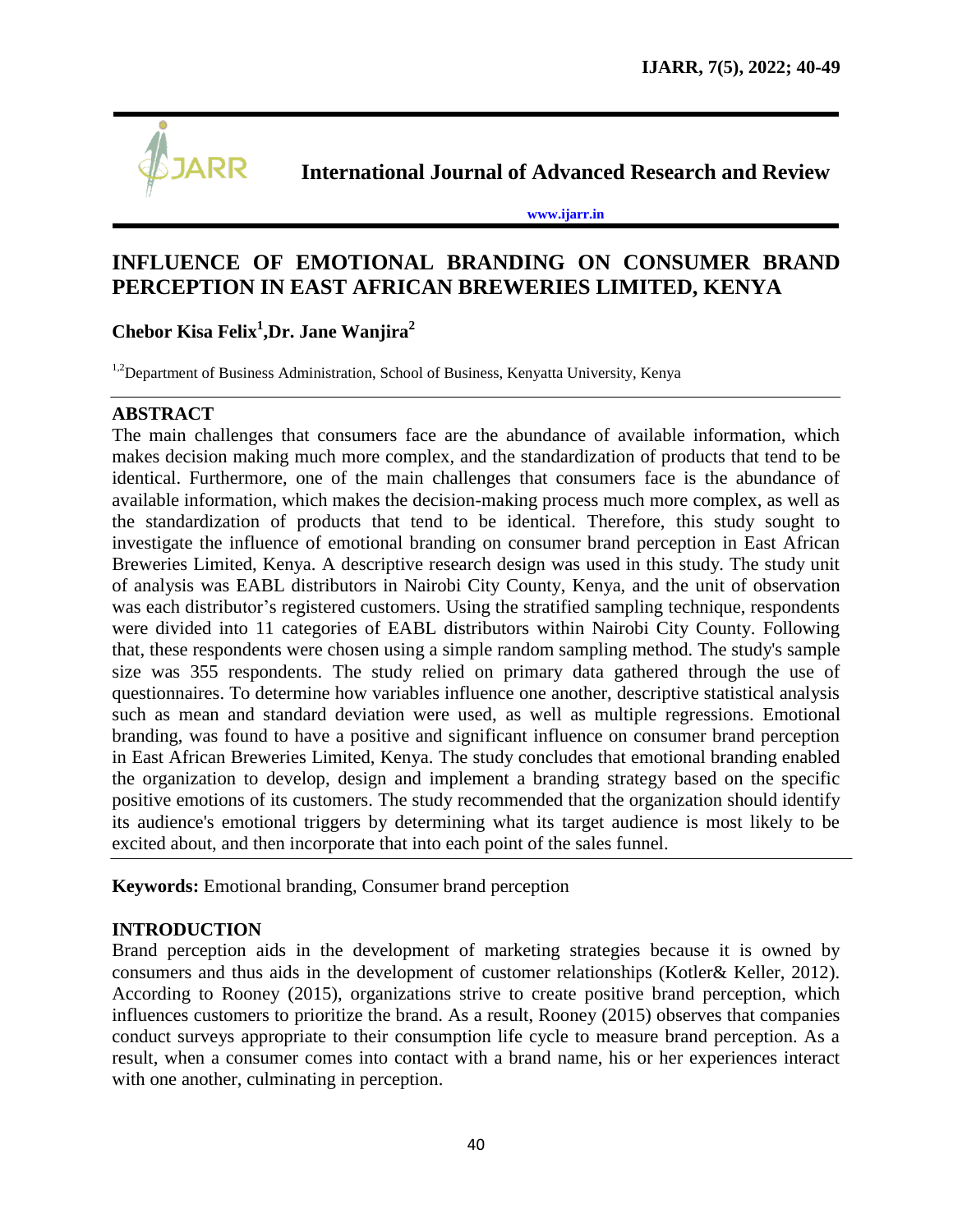According to Barbu, Ogarcă, and Barbu (2016), brand consolidation investment, like innovation and customer relationship management, is a long-term activity. For example, Kim, Moon, and Iacobucci (2019) observe that while customers from all over the world may purchase the brand, they may be divided into segments that differ in terms of liking and loyalty due to factors such as culture and local brand options. Furthermore, with the advent of social media, different customers can comment on and compare their brand evaluations with others residing in the same or different countries, global brand management has become increasingly complex.

According to Riaz, Ahmed, Akhter, and Hussain (2017), emotional branding and buying behavior are intertwined, and emotional branding plays a significant role in designing buying behavior, attracting, and retaining customers in Pakistan's soft drink industry. According to Holbrook (2018), rising competition in the Pakistan beverage industry, particularly in the fizzy drink category, has made it difficult for marketers to gain and keep customer loyalty. When planning and investing in promotional activities, they aim for a higher opportunity cost. As a result, it is recommended that the beverage industry develop unique practices and incorporate an emotional dimension into its integrated marketing communication strategy in order to establish personalized relationships with customers and differentiate brand identity from a plethora of competitors in the industry.

According to Christian and Sunday (2017), beer manufacturing firms in Port-Harcourt Metropolis, Rivers State, Nigeria that want to stay ahead of the competition should develop a more effective advertising campaign program to increase consumer preference for their brand. Furthermore, Christian and Sunday (2017) point out that advertisements for beer brands should convey information about the advantages that the brand being advertised has over the competition. As a result, the advertisement should encourage group purchasing and the positive effects of such purchases, as well as depict a friendship situation.

Kenya has a thriving beer industry that produces high-quality beer that is recognized internationally. With so many product brands on the market, it's important to understand how marketing influences product and brand selection (Mwangulu, 2016). However, according to Otieno (2018), factors such as the cost of beer, the availability of cheaper alternatives, increased income, lifestyle, and personality all have a significant impact on the choice of beer products. To achieve this balance, it is prudent to ensure that any product fully meets the needs and desires of the consumer group.

According to Hsieh, Pan, and Setiono (2016), customer perception of brand value is related to brand loyalty. Customers form their perceptions of brand value based on their perceptions, and a particular brand has different values from different people's perspectives. As a result, when customers have a positive perception of a brand, they are more likely to trust it. According to Kapferer (2018), consumers may trust a brand if they are satisfied with its identity. Customer satisfaction is an emotional reaction to a buying opportunity. It can be concluded that when a purchase results in a positive reaction, brand trust is an immediate result.

According to Nigam (2016), marketing is one of the primary communication tools used by the industry for brand building. Consumer perceptions and attitudes toward marketing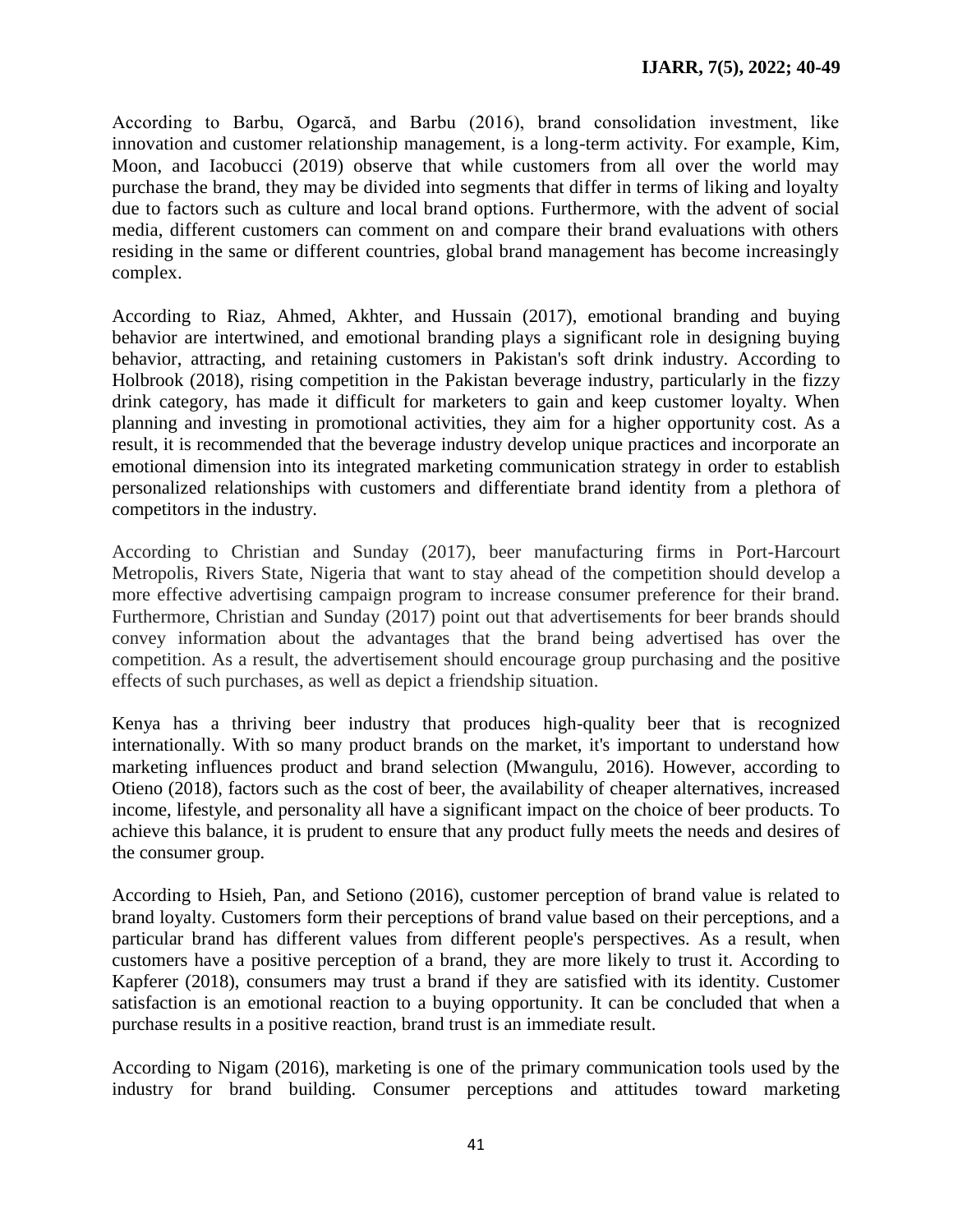communication efforts can influence brand equity perception and, as a result, purchase intention. Because brands provide companies with a competitive advantage, consumer brand perception management is critical to achieving such objectives. Consumer-based brand equity, according to Yoo and Donthu (2017), can be created, maintained, and increased by strengthening each of its various dimensions. As a result, it can be argued that marketing activities have a high potential to influence brand perception over time through careful marketing investments in the brand.

Emotional branding is the process of engaging consumers in a deep, long-term, intimate emotional connection with a brand that goes beyond benefit-based satisfaction and creates a special trust-based relationship for the development of a holistic emotional experience (Morrison & Crane, 2017). Lynch and De-Chernatony (2019) define emotional branding as "emotional content that creates and communicates brand values through the development of strong brand relationships." As a result, firms should focus on the emotional bonding between brands and consumers who live and store the brand experience as a relationship-building factor in branding strategy.

Brand perception is concerned with how the consumer perceives the brand. It is closely related to brand attitude, which reflects the consumer's brand evaluation and includes brand-related beliefs, reactions, and relationships (Olson & Mitchell, 2013). According to Romaniuk and Sharp (2015), brand perceptions can be influenced by a variety of factors such as consumer experiences, marketing communications, and/or word of mouth. They can include descriptive information, benefits, assessments of specific aspects of the brand, and/or purchase/consumption scenarios. Essentially, any information encountered with the brand name can become linked to the brand name in memory and thus become part of that brand's image if sufficiently processed.

Brand perception is linked to brand recognition, which refers to consumers' ability to recall and differentiate the brand under a variety of conditions (Wonglorsaichon & Sathainrapabayut, 2016). According to Wheeler (2017), a brand is all about perception, which means that a company will not be able to easily guide a potential customer to choose their brand. Wheeler (2017) also demonstrated that by focusing on strategy, a company can certainly influence how a person's personal brand is perceived and bring satisfaction. As a result, a successful brand must be able to provide greater value to customers while also distinguishing itself from competitors.

According to Dodds, Monroe and Grewal (2014), when brand perception is positive, consumers attribute higher quality to the product, and their perception of the product's value and overall willingness to purchase is higher. However, different customers may have different perceptions because they have different attitudes and expectations regarding brand satisfaction. Customer mind is more important than ever in determining brand perceptions, according to Goode, Dahl, and Moreau (2017). Taking this into account may alter the strength of the relationship between brand image and consumer satisfaction.

East African Breweries Limited, or EABL, is a Kenya-based holding company that produces branded alcoholic and non-alcoholic beverages. In 1922, two white settlers, George and Charles Hurst, established Kenya Breweries Limited as a private company. It became a public company in 1934 after acquiring Tanganyika Breweries in 1935, necessitating a name change to East African Breweries Limited in 1936. In 1959, it acquired a financial stake in Ugandan Breweries,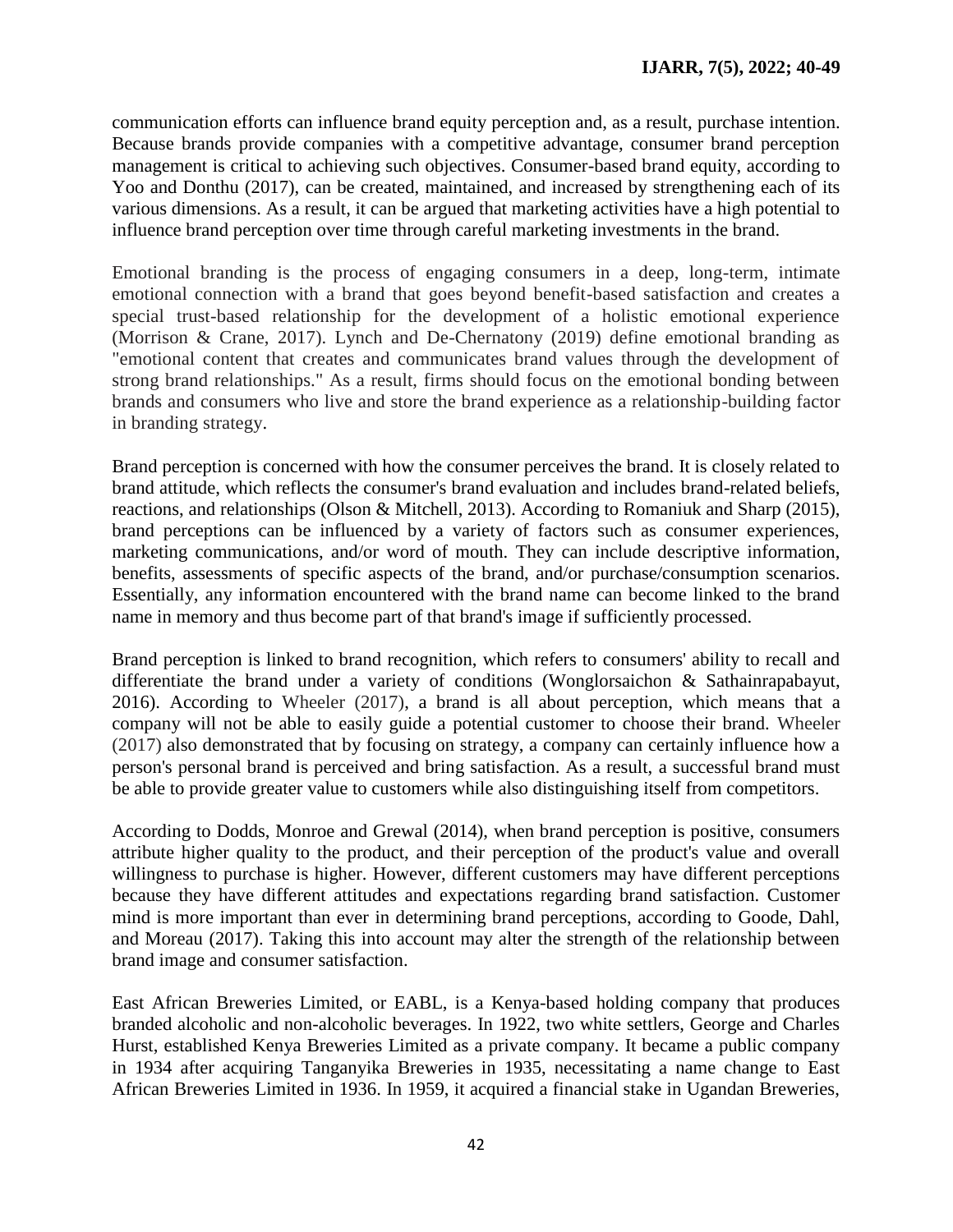giving it a controlling stake in the East African brewing market. EABL is East Africa's leading branded alcohol beverage company, with a diverse portfolio of brands that includes beer, spirits, and adult non-alcoholic beverages.

While East African Breweries Limited (EABL, a subsidiary of Diageo) remains the dominant producer in Kenya, competition from small local brewers and imports of international brands such as Heineken and SABMiller has increased in recent years. Nonetheless, East African Breweries Limited still controls roughly 90% of the Kenyan beer market and is expanding into the rest of East Africa. The group's diversity is an important factor in delivering the highest quality brands to East African consumers and long-term value to East African investors, with breweries, distilleries, support industries, and a distribution network across the region.

East African Breweries Limited (EABL) is a regional beverage alcohol leader with a diverse portfolio of beer and spirits brands. The organization's business is concentrated in three core markets: Kenya, Uganda, and Tanzania, but its products are sold in more than ten African countries and beyond. In today's retail environment, consumers are bombarded with a plethora of brands and products. This makes it difficult for these organizations to meet their customers' desires and wishes in a flexible manner. As a result, their marketing managers must employ emotional marketing strategies to improve their consumer brand perception.

### **STATEMENT OF THE PROBLEM**

In today's hypercompetitive marketplace, business brands across all industries recognize that only goods or services and their functions are insufficient to attract new target audiences or even maintain relationships with existing clients (Rytel, 2015). Companies, it is believed, should consider the emotional aspect of their products in order to stand out and differentiate themselves from competitors. Jalilvand, Samiei, and Mahdavinia (2018), on the other hand, observe that many organizations face challenges in managing consumer brand perception because market conditions are constantly changing.

According to Gobe (2015), understanding consumers' emotional needs and desires allows business brands to engage their clients on the level of emotions and senses, resulting in a stronger and longer-lasting connection and relationship with customers. According to Otieno (2018), EABL has a weak cost structure, which means that the company's costs are high in comparison to competitors; additionally, the threat of intense competition can lower EABL's profit because competitors can entice consumers with superior products. EABL also faces the threat of changing consumer tastes, so the company relies on understanding their customers' wants and needs. Furthermore, one of the main challenges that consumers face is the abundance of available information, which makes the decision-making process much more complex, as well as the standardization of products that are often identical. As a result, EABL should build strong and trusting relationships with their customers, as well as strong emotional bonds. Therefore, this study sought to investigate the influence of emotional branding on consumer brand perception in East African Breweries Limited, Kenya.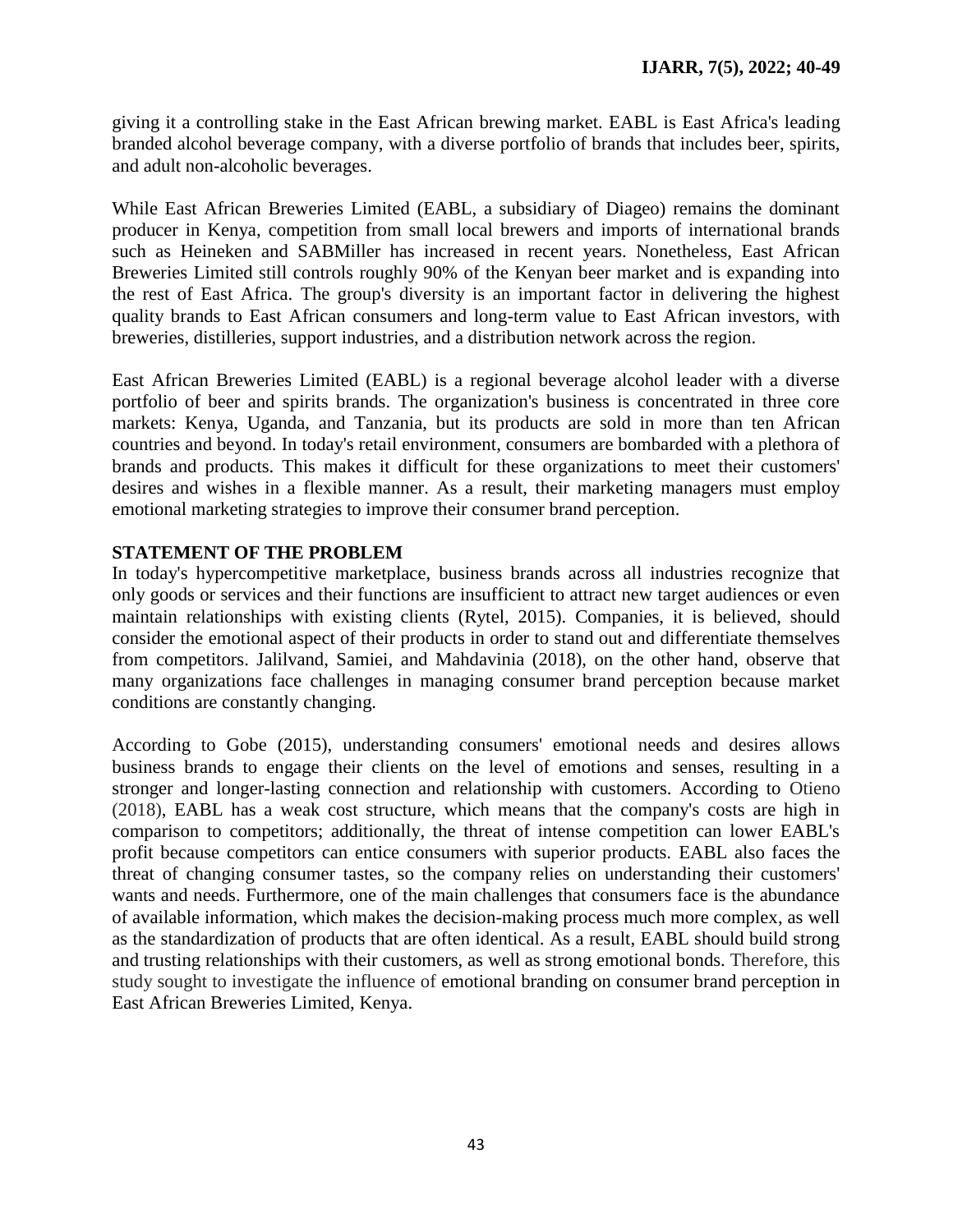#### **LITERATURE REVIEW**

#### **Theoretical Literature Review**

Gonul and Srinivasan created the brand equity theory in the year 1996. It asserts that marketers must create a brand in four steps. To begin, markets must understand how each consumer can identify the brand that best meets their needs, which is typically operationalized as awareness. As a result, once a brand is identified, the consumer develops a level of perception based on a product's performance and then forms judgments about quality. Third, consumers' cognitive and emotional attachment creates a sense of belonging, which leads to commitment and engagement, which leads to loyalty.

According to Erdem *et al.* (2016), a brand signal is the sum of a brand's past and present marketing activities. Imperfect and asymmetrical market information creates uncertainty in the minds of consumers. A credible brand signal adds value to the consumer by lowering perceived risk, lowering information search costs, and creating favorable attribute perceptions. Aaker (2017), on the other hand, observes that brand equity theory is essential for successful brand management and will inform this study by providing a thorough understanding of emotional branding from the perspective of the customer's product perception. Because emotion can be applied more directly in advertising, such as in a specific ad or campaign, the theory explains the emotional branding variable. Each emotional ad contributes to the emotional branding strategy. Emotional ads are like individual building blocks that contribute to the brand's structural integrity. East African Breweries Limited, Kenya will therefore create emotional advertisements in response to major events while also promoting their products or services.

### **Empirical Literature Review**

Sonntag (2016) conducted research on the impact of emotional branding on brand loyalty in the skin care market, comparing the German and UK markets using Nivea and Dove as examples. Brand loyalty, brand association, perceived quality, and brand personality were all used to assess emotional branding. The study relied on both primary and secondary research, as well as qualitative research methods. Secondary research entails the examination of written documents and other secondary data sources. According to the findings of the study, addressing the consumer's actual self rather than the ideal self is more important for developing emotional bonds and loyalty.

Nanda (2018) investigated emotional branding as a new way to connect with customers. Data was gathered from 105 students at Jammu's various colleges and universities (India). The exploratory nature of the study is based on primary data collected from students at various colleges and universities in the Jammu region. For the current study, 105 graduate and postgraduate students were interviewed using a convenient sampling method. All of the parameters used to measure emotional branding (brand trust, brand lifestyle, brand relationship, brand personality, and brand attitude) were found to be positively correlated with purchase intent.

Gregurec (2017) conducted research on the effect of emotional branding on consumers in Croatia's northern region. A descriptive quantitative survey was conducted on a sufficient sample, and the results were displayed collectively. Based on secondary data collected, a survey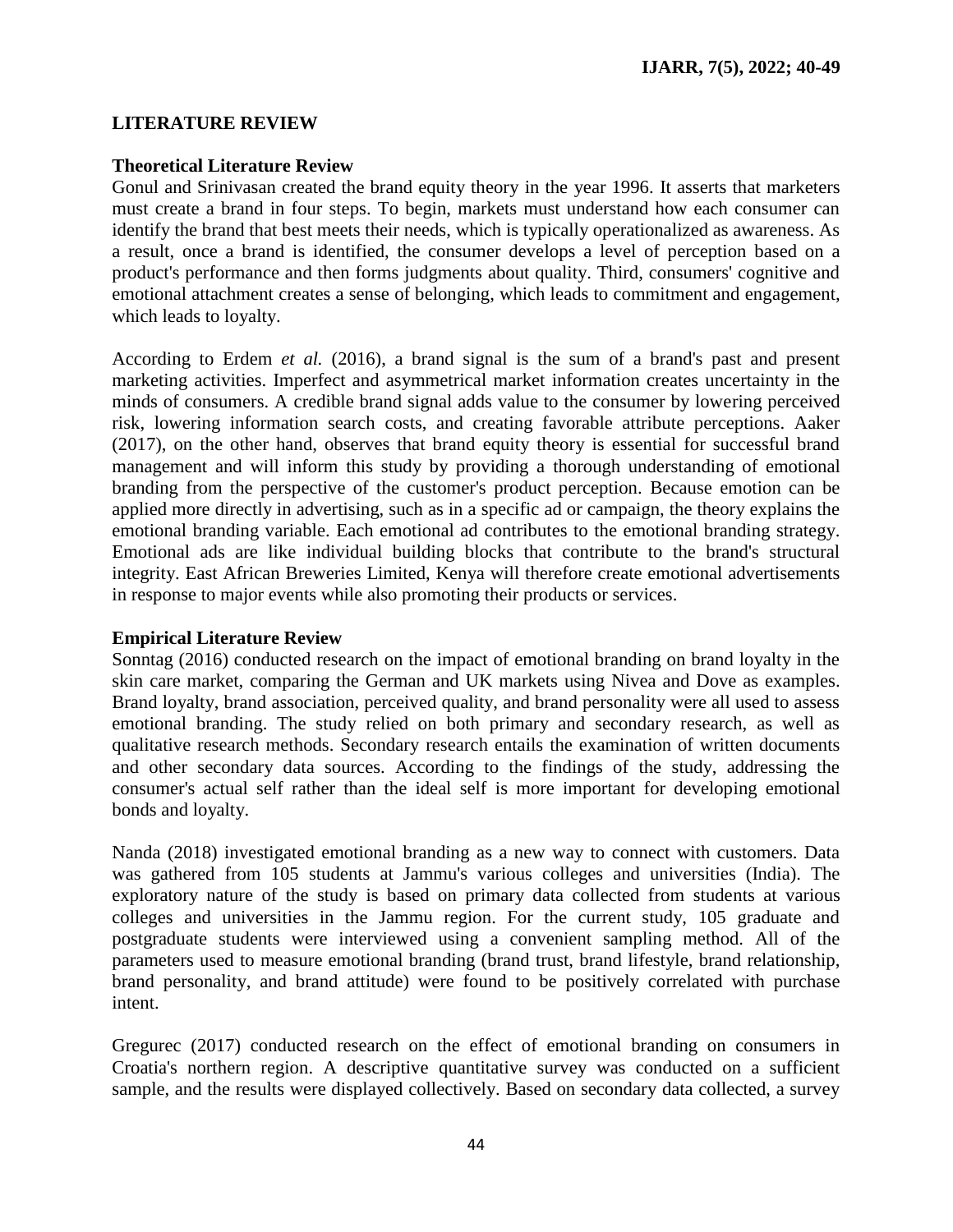questionnaire was developed to serve as a primary data collection instrument. According to the findings of the study, modern businesses recognize the importance of developing brands that excite consumers on all levels, with a recent emphasis on the emotional level.

Singla and Aggarwal (2016) investigated the impact of emotional branding on brand perceptions associated with logo color. A basic study involving a randomly selected homogeneous group of 45 MBA students was conducted to better understand the emotions associated with this color. Respondents were shown a block of red color and asked to associate at least five emotions with the color from a list of 20 emotions associated with various colors under investigation. This list was compiled after a thorough review of the literature on colors and the emotions they represent. According to the findings, the new Godrej logo was able to connect with more new generation consumers because it was found to be more acceptable and recognizable.

Aslam, Ham, and Farhat (2018) investigated the impact of emotional branding on consumer brand perception in online apparel shopping in their study. Five constructs were measured using a survey questionnaire: brand experience, brand image-congruence, brand affect, brand trust, and brand repurchase intention. The convenience sampling method was used to select the respondents. The responses were gathered using an online Google form and hard copies of the questionnaire distributed to respondents. Descriptive statistics, such as mean and standard deviations, were used to analyze the data. According to the study, a better website structure that provides quick feedback, as well as a better design of branded apparel that takes into account the consumer's self-image, will eventually motivate the consumer to repurchase the brand online.

### **RESEARCH METHODOLOGY**

A descriptive research design was used in this study. The study unit of analysis was EABL distributors in Nairobi City County, Kenya, and the unit of observation was each distributor's registered customers. Using the stratified sampling technique, respondents were divided into 11 categories of EABL distributors within Nairobi City County. Following that, these respondents were chosen using a simple random sampling method. The study's sample size was 355 respondents. The study relied on primary data gathered through the use of questionnaires. To determine how variables influence one another, descriptive statistical analysis such as mean and standard deviation were used, as well as multiple regressions.

#### **FINDINGS**

The findings ofthe influence of emotional branding on consumer brand perception in East African Breweries Limited, Kenyaare indicated in Table 1.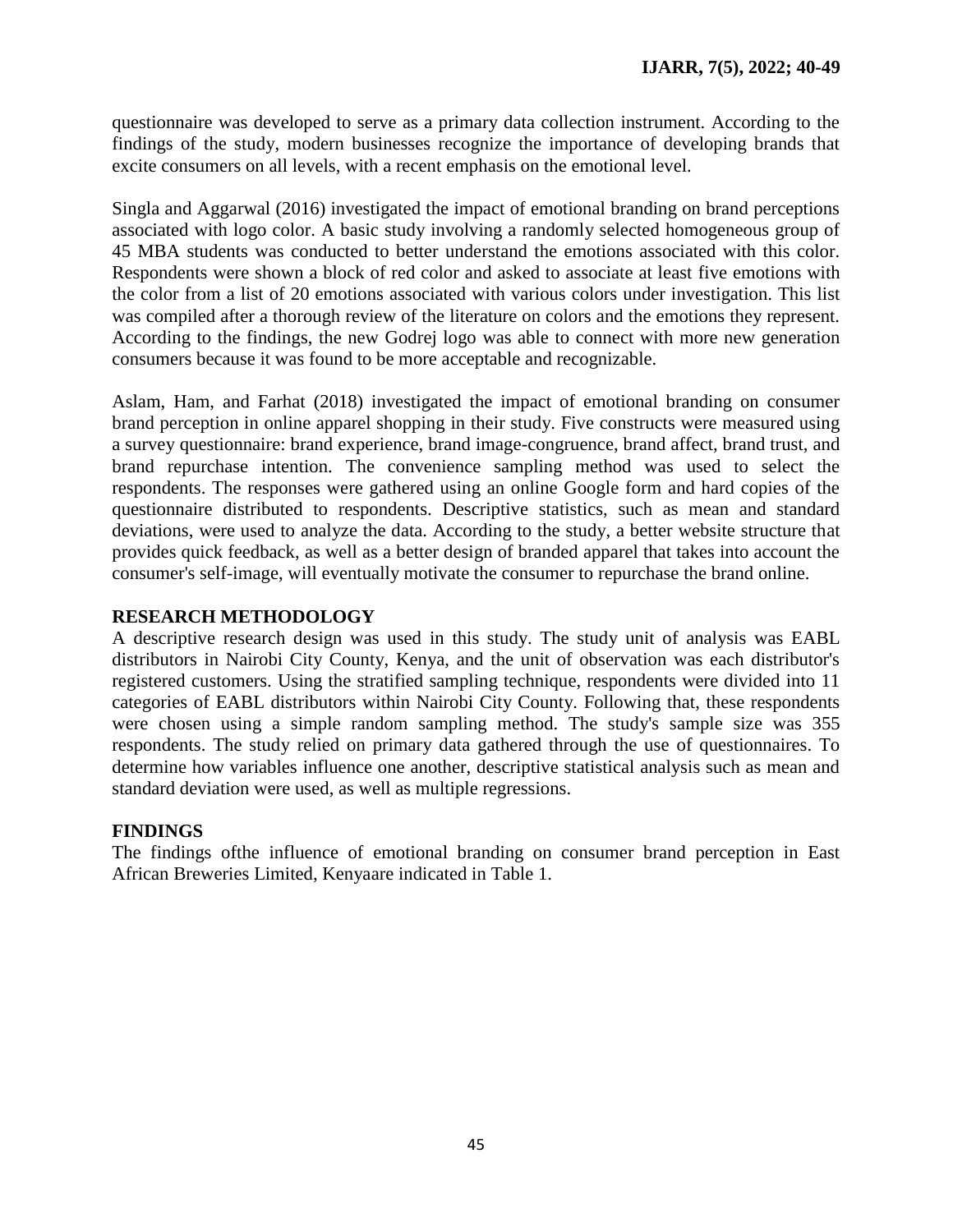### **Table 1: Emotional branding**

|  | <b>Table 4.5: Emotional Branding</b> |  |
|--|--------------------------------------|--|
|--|--------------------------------------|--|

| <b>Statement</b>                                                   | <b>Mean</b> | <b>Standard</b>  |
|--------------------------------------------------------------------|-------------|------------------|
|                                                                    | (M)         | <b>Deviation</b> |
|                                                                    |             | (M)              |
| Emotional branding strategy offers EABL what it needs to be        | 4.04        | 0.96             |
| different and stand out from the rest of its competitors           |             |                  |
| Brand attitudes are the predictor of the purchasing behaviour of   | 4.09        | 0.91             |
| consumers                                                          |             |                  |
| Brand relationship helps the organization stand out in a saturated | 4.27        | 0.73             |
| market                                                             |             |                  |
| Customers with strong brand attachments influence other people     | 4.11        | 0.89             |
| around by making referrals                                         |             |                  |
| Service brands are characterized by the need to maintain a         | 4.42        | 0.58             |
| consistently high level of service delivery.                       |             |                  |
| <b>Aggregate Score</b>                                             | 4.19        | 0.81             |

**Source: Research Data (2022)**

The results in Table 1 show that the respondents agreed that emotional branding influences consumer brand perception in East African Breweries Limited, Kenya as shown by the aggregate score of 4.19 and standard deviation of 0.81. These findings are consistent with the findings of a study conducted by Sonntag (2016) on the impact of emotional branding on brand loyalty in the skin care market: Using Nivea and Dove as examples, the study discovered that addressing the consumer's actual self rather than the ideal self is more important for building emotional bonds and loyalty.

The respondents agreed on the statement that service brands are characterized by the need to maintain a consistently high level of service delivery (M=4.42, SD=0.58). This was followed by the statements that brand relationship helps the organization stand out in a saturated market (M=4.27, SD=0.73), customers with strong brand attachments influence other people around by making referrals (M=4.11, SD=0.89), brand attitudes are the predictor of the purchasing behaviour of consumers (M=4.09, SD=0.91) and that emotional branding strategy offers EABL what it needs to be different and stand out from the rest of its competitors (M=4.04, SD=0.96).

These findings are consistent with Singla and Aggarwal's (2016) study, which investigated the effect of emotional branding on brand perceptions associated with logo color, and the findings were that the new Godrej logo was able to connect more with new generation consumers because it was found to be more acceptable and recognizable. The findings are also consistent with a study by Aslam, Ham, and Farhat (2018) that investigated the influence of emotional branding on consumer brand perception on online apparel shopping and discovered that a better website structure that provides quick feedback, as well as better design of the branded apparel in consideration of the consumer's self-image, will eventually motivate the consumer to repurchase the brand online.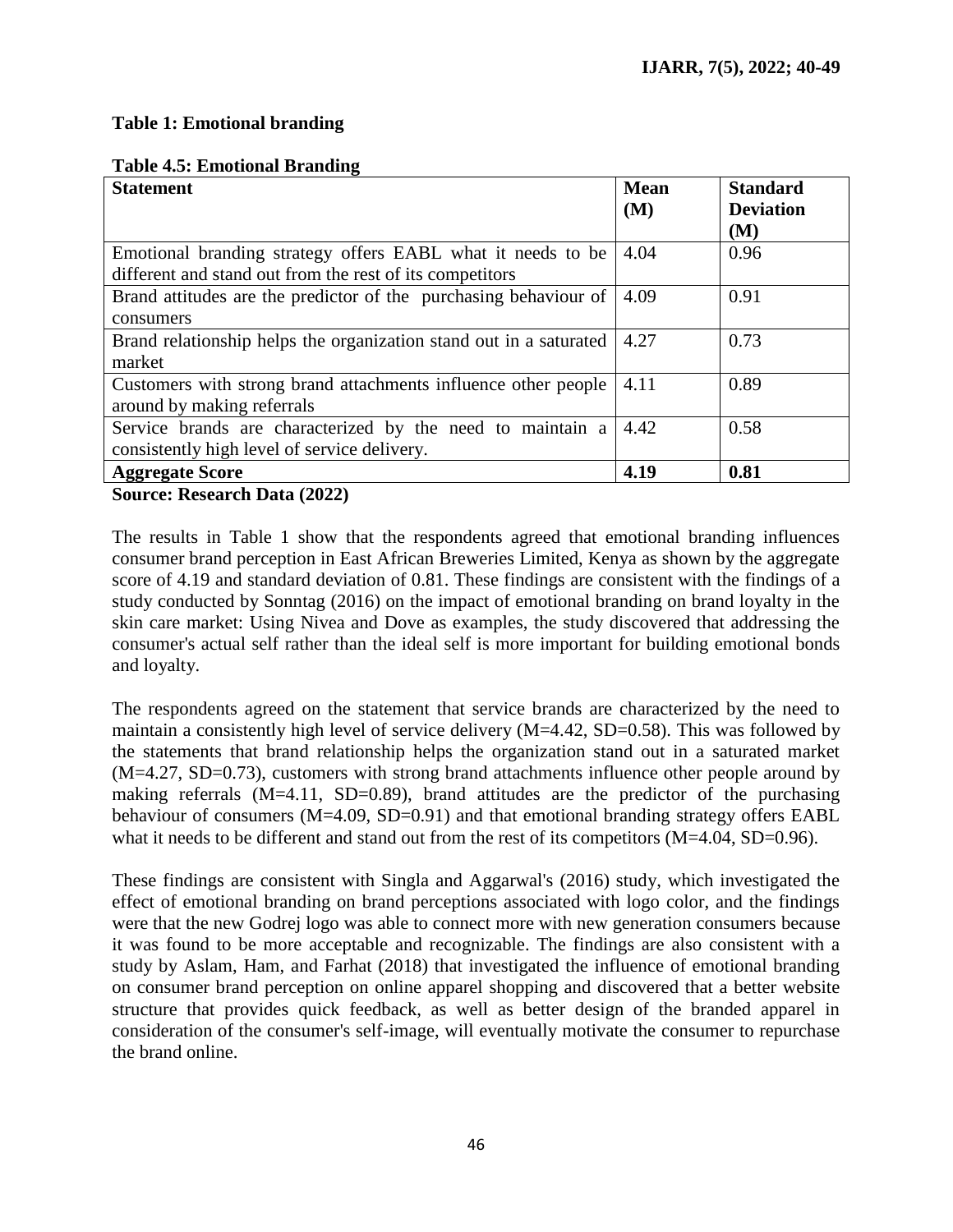# **Model Summary of Regression Analysis**

|     |                   |        |          | Std. Error Change Statistics |                                    |              |  |     |        |   |
|-----|-------------------|--------|----------|------------------------------|------------------------------------|--------------|--|-----|--------|---|
| Mod |                   | R      | Adjusted | of                           | the $\mathbf R$ Square $\mathbf F$ |              |  |     | Sig.   | E |
| el  |                   | Square | R Square | Estimate                     | Change                             | Change $df1$ |  | df2 | Change |   |
|     | .431 <sup>a</sup> | 786    | .779     | .445                         | .186                               | 26.138       |  | 343 | 000    |   |

# **Table 2: Model Summary of Regression Analysis**

a. Predictors: (Constant), Emotional branding **Source: Research Data (2022)**

From the findings in Table 2 the value of adjusted r squared was 0.779 (77.9%) an indication that there was variation of 77.9% on consumer brand perception in East African Breweries Limited, Kenya was due to changes in emotional branding at 95% confidence interval. Additionally, this therefore means that factors not studied in this research contribute 22.1% of consumer brand perception in East African Breweries Limited, Kenya

### **Coefficient of Determination of the Variable**

### **Table 3: Coefficient of Determination of the Variable**

|       |                    | Unstandardized |            | Standardized |        |      |
|-------|--------------------|----------------|------------|--------------|--------|------|
|       |                    | Coefficients   |            | Coefficients |        |      |
| Model |                    |                | Std. Error | <b>Beta</b>  |        | Sig. |
|       | (Constant)         | 0.787          | .293       |              | 2.686  | .000 |
|       | Emotional branding | .809           | .022       | .257         | 36.773 | .000 |

a. Dependent Variable: Brand perception **Source: Research Data (2022)**

As per the SPSS generated Table 4.3, the equation  $(Y = \beta_0 + \beta_1 X_1 + \varepsilon)$  becomes:  $Y = 0.787 +$ **0.809 X<sup>1</sup>**

Where  $Y =$  Consumer brand perception  $X_1$ = Emotional branding

According to the regression equation established, taking emotional branding variable into constant at zero, consumer brand perception in East African Breweries Limited, Kenya would be 78.7%. The data findings analyzed also showed that emotional branding had a positive and significant effect on the consumer brand perception in East African Breweries Limited, Kenya by t-values ( $t=36.773$ ,  $p< 0.05$ ). In addition, emotional branding was found to affect consumer brand perception in East African Breweries Limited, Kenya at 0.809(80.9%).

# **CONCLUSIONS AND RECOMMENDATIONS FOR FURTHER STUDIES**

The study concludes that emotional branding enabled the organization to develop, design, and implement a branding strategy based on the specific positive emotions of its customers. Has provided the organization with what it requires to differentiate itself and stand out from its competitors. The organization is able to connect with its audience authentically and create a common, authentic, and unique mutual understanding, resulting in better, personalized, and targeted marketing campaigns.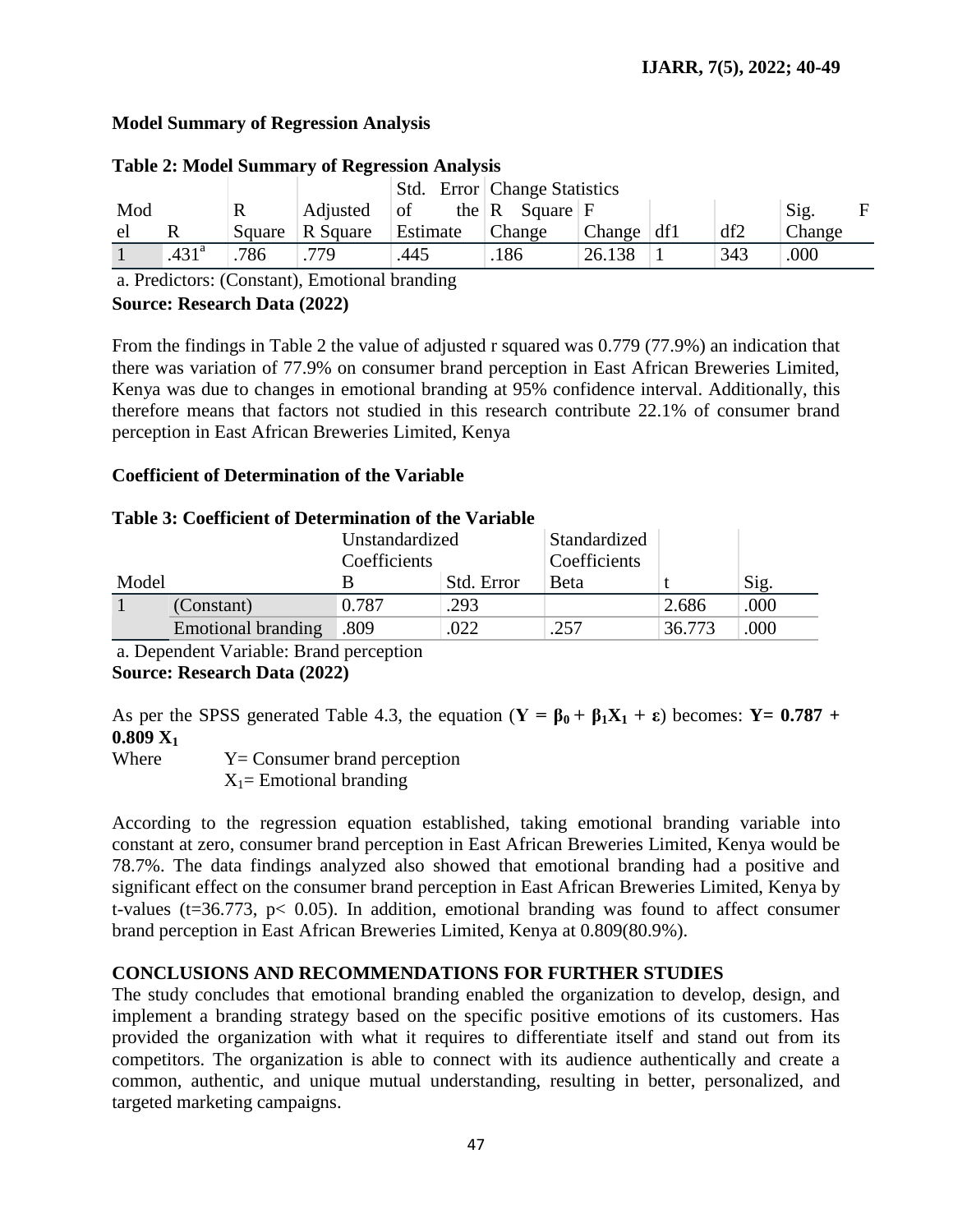The study recommended that the organization should identify its audience's emotional triggers by determining what its target audience is most likely to be excited about and then incorporating that into each point of the sales funnel. By creating an emotional connection between a potential customer and a brand, the organization can show its targeted customers that it recognizes their individuality, which can be accomplished through personalization.

## **REFERENCES**

- [1] Aaker, J. (2017). Dimensions of brand personality. *Journal of marketing research, 34*(3), 347-356.
- [2] Aslam, W., Ham, M., &Farhat, K. (2018). Influence of emotional branding on consumer brand perception on online apparel shopping. *Management: journal of contemporary management issues*, *23*(2), 87 - 102
- [3] Barbu, M. C., Ogarcă, R. F., &Barbu, M. C. R. (2016). Branding in small business. Management & Marketing, 8(1), 31 - 38.
- [4] Christian, A. and Sunday, E, M. 2013. Factors Influencing Brand Preference of Beer Consumption InPortHarcourt Metropolis, Rivers State, Nigeria. European Journal of Business and Management,  $2(3)$ ,  $58 - 71$
- [5] Dodds, W. B., Monroe, K. B., &Grewal, D. (2014). Effects of price, brand, and store information on buyers' product evaluations. *Journal of marketing research*, *28*(3), 307-319
- [6] Erdem, T., Keane, M. P., & Sun, B. (2016). A dynamic model of brand choice when price and advertising signal product quality. *Marketing Science*, *27*(6), 1111-1125.
- [7] Gobe, M. (2015). *Emotional branding: The new paradigm for connecting brands to people*. Simon and Schuster
- [8] Gönül, F., &Srinivasan, K. (1996). Estimating the impact of consumer expectations of coupons on purchase behavior: a dynamic structural model. *Marketing science*, *15*(3), 262-279.
- [9] Gregurec, I. (2017). The impact of emotional branding on consumers in Croatian Northern region. *International journal of multidisciplinarity in business and science*, *3*(4), 31-37
- [10] Holbrook, M. B. (2018). Essay on the origins, development and future of the consumption experience as a concept in marketing and consumer research. Qualitative Market Research: An International Journal. 1(2), 56 – 69
- [11] Hsieh, M. H., Pan, S. L., & Setiono, R. (2016). Product-, corporate-, and country-image dimensions and purchase behavior: A multicountry analysis. Journal of the Academy of marketing Science, 32(3), 251-270
- [12] Jalilvand, M. R., Samiei, N., &Mahdavinia, S. H. (2018). The effect of brand equity components on purchase intention: An application of Aaker's model in the automobile industry. *International business and management*, *2*(2), 149-158
- [13] Kapferer, J. N. (2018). The new strategic brand management: Creating and sustaining brand equity long term. Kogan Page Publishers
- [14] Keller, K. L., &Kotler, P. (2012). Branding in B2B firms.In Handbook of business-tobusiness marketing.Edward Elgar Publishing.
- [15] Kim, M. Y., Moon, S., &Iacobucci, D. (2019). The Influence of Global Brand Distribution on Brand Popularity on Social Media. Journal of International Marketing, 27(4), 22-38.